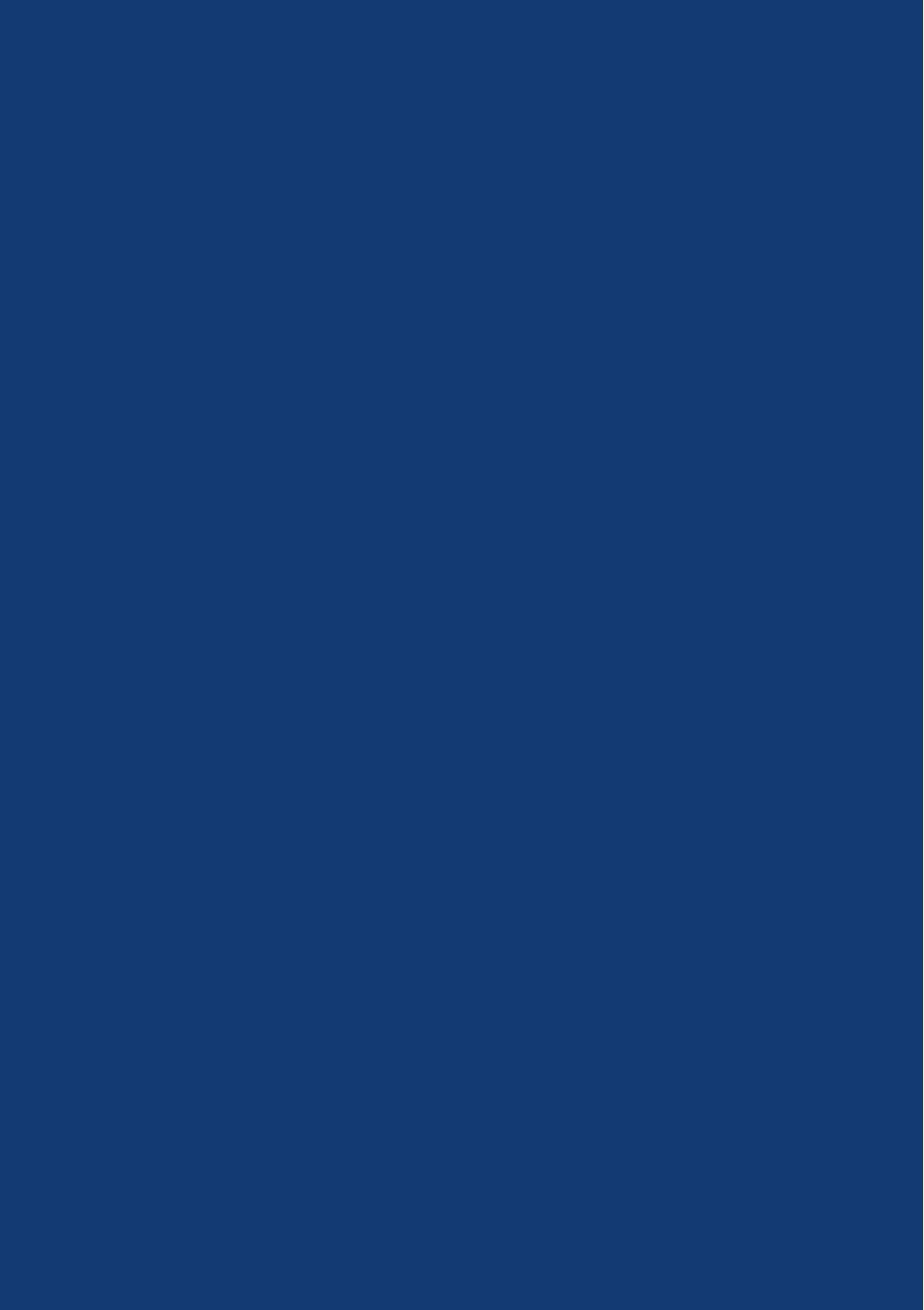Rules The United Kingdom Defence Insurance Association (Isle of Man) Limited ("The Association")

> Effective on and from 12 noon Greenwich Mean Time on 20th February, 2022

#### Managers

Thomas Miller (Isle of Man) Limited Level 2 Samuel Harris House 5-11 St Georges Street Douglas Isle of Man IM1 1AJ

Telephone: + 44 1624 645 200 Facsimile: + 44 1624 645 202 Email: tmdefence@thomasmiller.com Website: www.ukdefence.com

© The United Kingdom Defence Insurance Association (Isle of Man) Limited 2022. This publication or its contents may not be reproduced (either in whole or in part) without prior permission.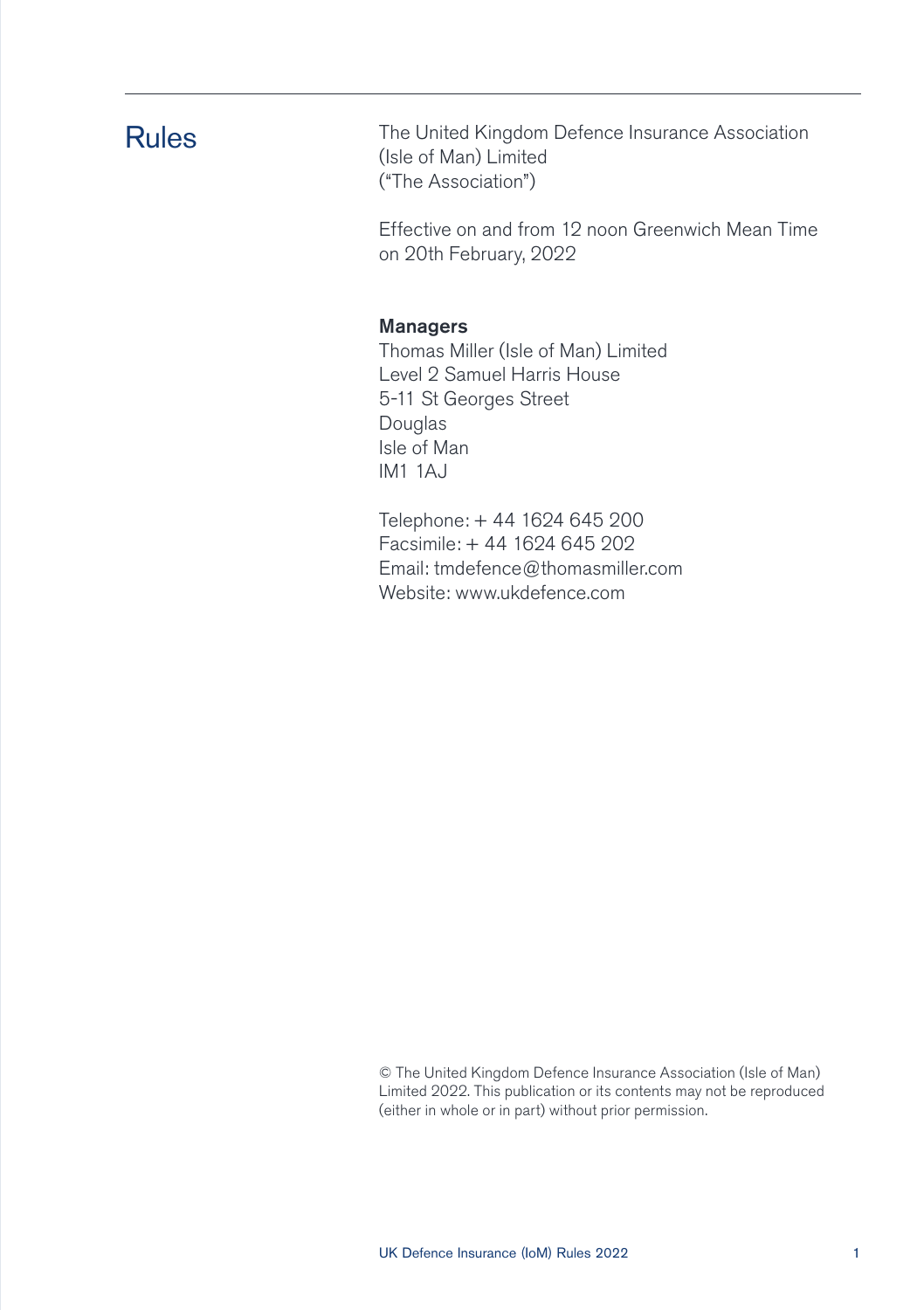|                 | Rule No.                                                 | Page No. |
|-----------------|----------------------------------------------------------|----------|
| 1               | Introduction                                             | 3        |
| $\overline{2}$  | Interpretation                                           | 3        |
| 3               | Membership                                               | 6        |
| 4               | Contingency Fund and Special Calls                       | 7        |
| 5               | Special Returns                                          | 9        |
| 6               | Payment of Special Calls and<br><b>Other Monies</b>      | 10       |
| 7               | Cesser of Membership                                     | 11       |
| 8               | Reinsurance                                              | 12       |
| 9               | Investment                                               | 12       |
| 10 <sup>1</sup> | Set-off                                                  | 12       |
| 11              | Forbearance                                              | 13       |
| 12              | Assignment                                               | 13       |
| 13              | Delegation                                               | 14       |
| 14              | Expenses                                                 | 14       |
| 15              | Certificate of Entry                                     | 14       |
| 16              | Jurisdiction, Choice of Law, Disputes<br>and Differences | 15       |

Index to the Rules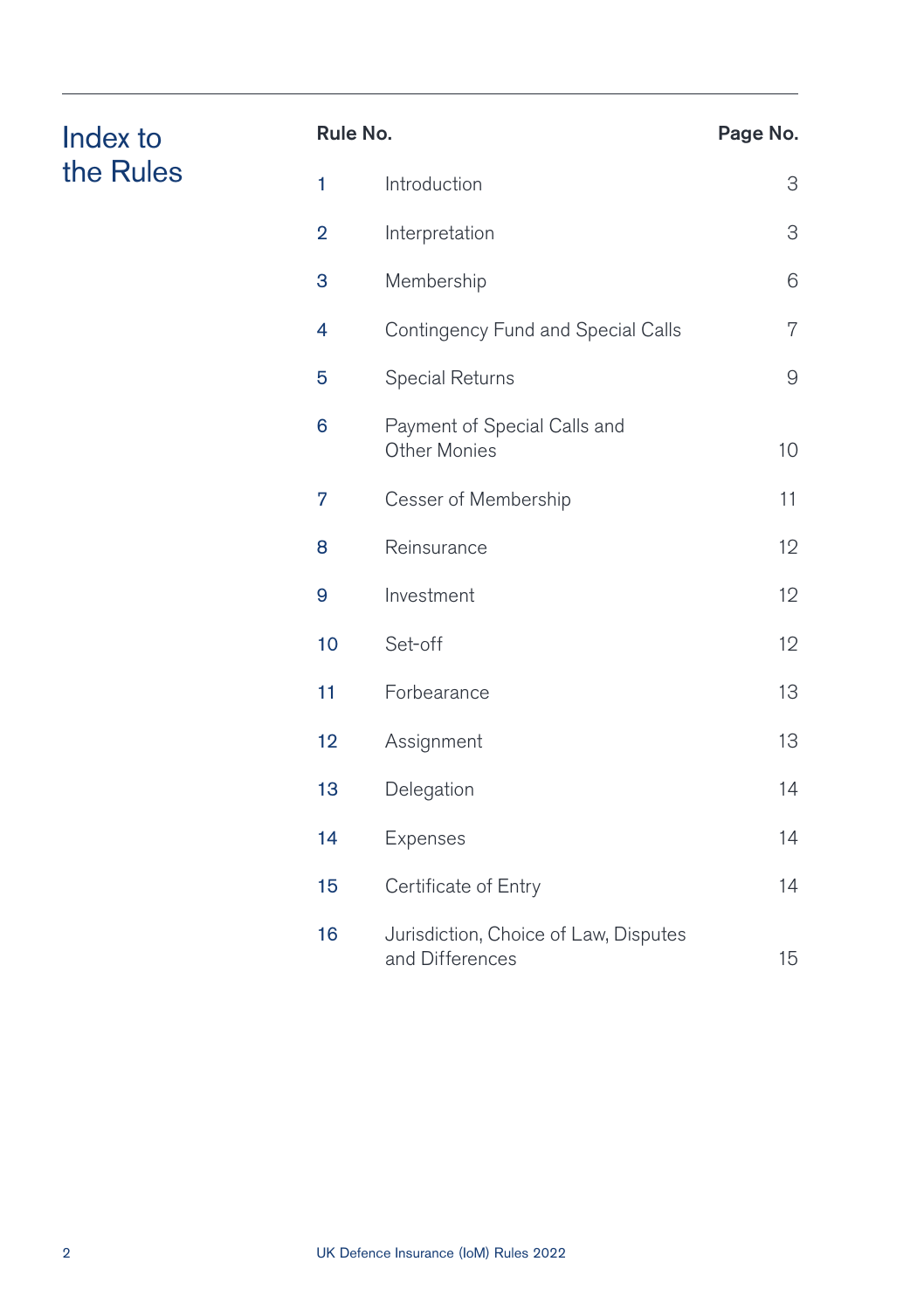| 1 Introduction | 1.1 | These Rules apply to reinsurance of risk afforded<br>by the Association to The United Kingdom Freight<br>Demurrage and Defence Association Limited in<br>respect of freight, demurrage and defence risks<br>insured or reinsured by that company. |
|----------------|-----|---------------------------------------------------------------------------------------------------------------------------------------------------------------------------------------------------------------------------------------------------|
|                |     | These Rules are subject to the Memorandum and                                                                                                                                                                                                     |

 These Rules are subject to the Memorandum and Articles of Association of the Association as from time to time in force.

### 2 Interpretation

2.1 Unless the context otherwise requires or admits, words defined in the Articles of Association of the Association shall have the same meaning in these Rules and the following words and expressions shall bear the following meanings:

> "Articles" mean the Articles of Association of the Association as from time to time in force;

"GMT" means Greenwich Mean Time;

 "Joint Member" has the meaning given to it in Rule 3.2;

 "Managers" mean the Managers for the time being of the Association;

"Member" means a Member of the Association;

 "Policy Year" means a year from noon GMT on any 20th February to noon GMT on the next following 20th February;

"Primary Insurance" means insurance or reinsurance afforded by UK;

 "Reinsurance" means reinsurance with the Association of risks for which Primary Insurance is afforded by UK;

 "Reinsurance Proceeds" mean all and any monies payable by the Association to UK in respect of or pursuant to any agreement between them in respect of Reinsurance;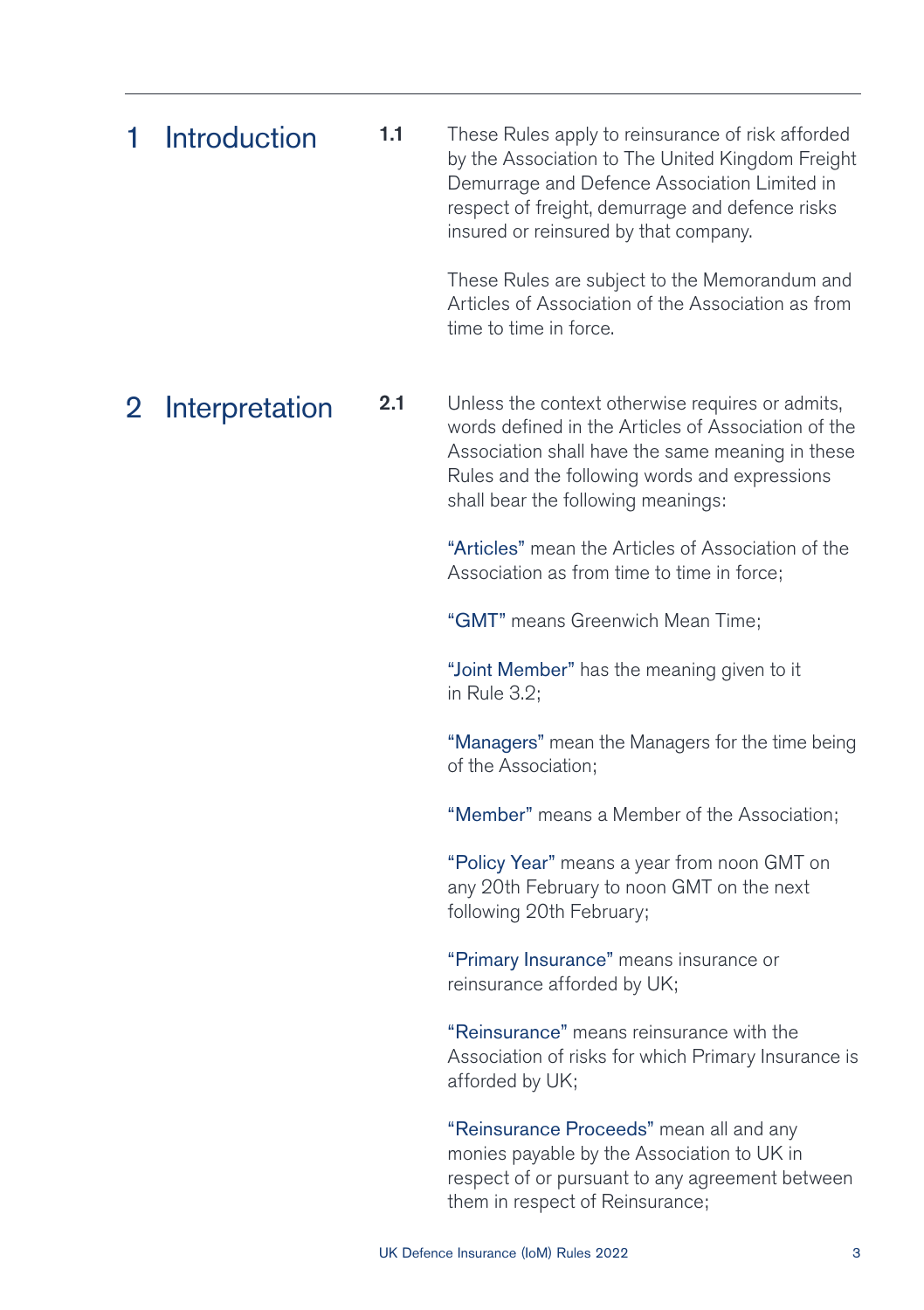### Interpretation

 "Reinsured Entry" means an entry by any person (either as a member of UK or who is treated by UK as a member in accordance with the Rules of UK) for Primary Insurance in respect of which the Association affords or has afforded Reinsurance to UK and any reference in these Rules to a Member in respect of whom there is a Reinsured Entry (however expressed) shall be understood to be a reference to the person who (either as a member of UK or who is treated by UK as a member in accordance with the Rules of UK) has Primary Insurance in UK;

"Rules" mean the rules and regulations for the time being in force concerning this Association;

 "Rules of UK" mean the rules relating to the freight, demurrage and defence risks of UK for the time being in force;

 "Ship" means a ship, boat, hovercraft, rig or other description of vessel or structure (including any ship, boat, hovercraft, rig or other vessel or structure under construction) used or intended to be used for any purpose whatsoever in navigation or otherwise on, under, over or in water, or any part thereof, or any proportion of the tonnage thereof, or any share therein;

 "Special Call" means a special call or calls made in accordance with Rule 4;

 "Special Return" means a payment made in accordance with Rule 5;

"UK" means The United Kingdom Freight Demurrage and Defence Association Limited, a company limited by guarantee incorporated in England with registration number 501877.

2.2 Words denoting the singular number shall include the plural and vice versa.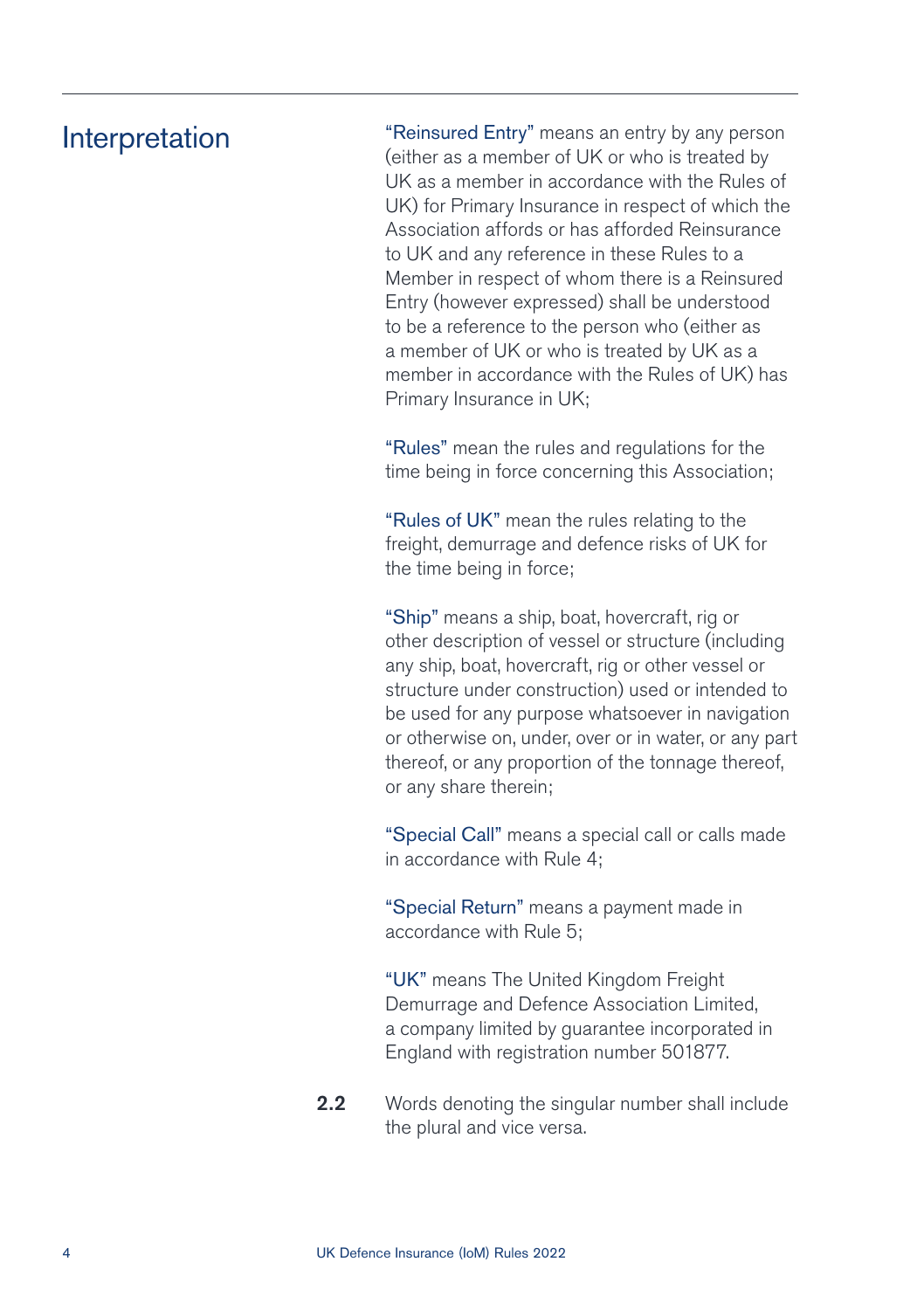### Interpretation

- **2.3** Words denoting any gender include all genders.
- 2.4 References to persons shall include firms, corporations and other associations or bodies of persons whether or not incorporated and any government state or agency of a state whether or not any of the foregoing has any separate legal personality.
- 2.5 Any reference to a statute or statutory provision shall be construed as including a reference to any statutory modification, consolidation, re-enactment (whether before or after the date hereof) from time to time and shall include reference to any provision of which it is a re-enactment (whether with or without modification) and any bye-laws. statutory instruments, rules, regulations, orders, notices, directions, consents and permissions made thereunder and any conditions attaching thereto.
- 2.6 Headings are for ease of reference only and do not affect the construction or interpretation of these Rules.
- 2.7 A person who has been provided with Primary Insurance by UK shall be deemed to have agreed with the Association on his own hehalf and on behalf of his successors that each of them will in every respect be subject to and bound by the provisions of these Rules.
- 2.8 These Rules shall not give a Member or any person claiming through or in succession to such Member any directly enforceable rights against the Association in respect of any Reinsurance Proceeds.
- **2.9** Any reference to a claim in these Rules shall be deemed to include the costs and expenses associated therewith.
- **2.10** These Rules may be amended in accordance with the terms of Article 5.3 of the Articles.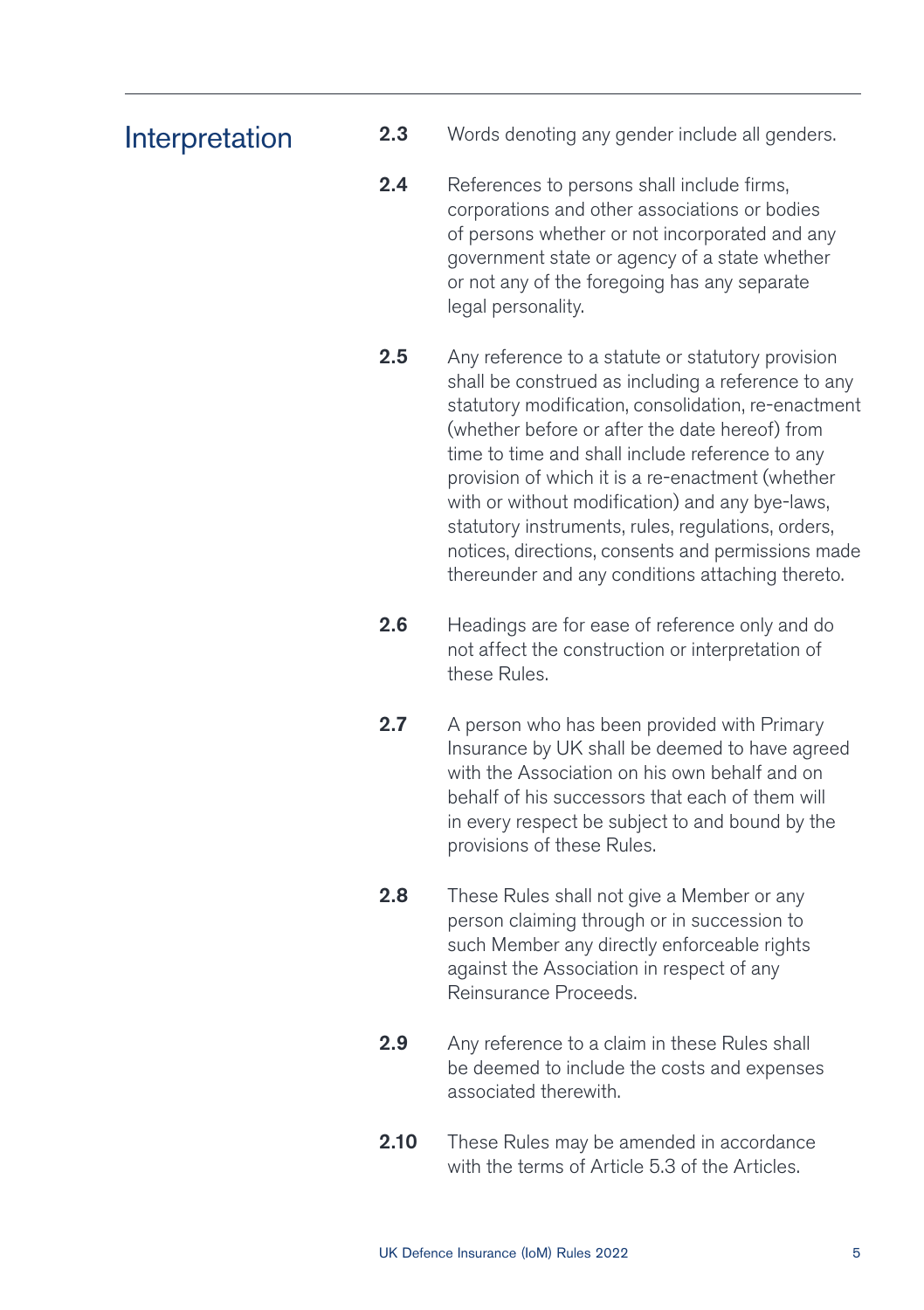### **3.1** Any person to whom UK shall afford or shall 3 Membership

- have afforded Primary Insurance shall become a Member if and with effect from the time and the date on which such Primary Insurance afforded to such Member shall be reinsured by UK with the Association and any such Member may be liable for Special Calls in accordance with Rule 4.
	- **3.2** If Primary Insurance is afforded to two or more persons in respect of any one Ship and such persons are howsoever entered as Joint Owners in UK in respect of such Primary Insurance in accordance with the Rules of UK and there is a Reinsured Entry for that Ship in their respect, such persons shall be Joint Members in the Association.
	- **3.3** The terms upon which each Joint Member shall be entitled to recover Special Returns and upon which the Association shall be entitled to recover from the Joint Members Special Calls or other sums due to the Association, shall be such as may be agreed in writing between the Joint Members and the Managers.
	- 3.4 Unless otherwise agreed, all Joint Members shall be jointly and severally liable to pay all Special Calls or other amounts due to the Association in respect of their Reinsured Entry. Receipt by any one of the Joint Members of any sums payable by the Association shall be deemed to be the receipt by all Joint Members jointly and shall be a sufficient discharge of the Association for the same.
	- **3.5** Failure by any Joint Member to disclose material information or documents within his knowledge shall be deemed to have been a failure of all the Joint Members.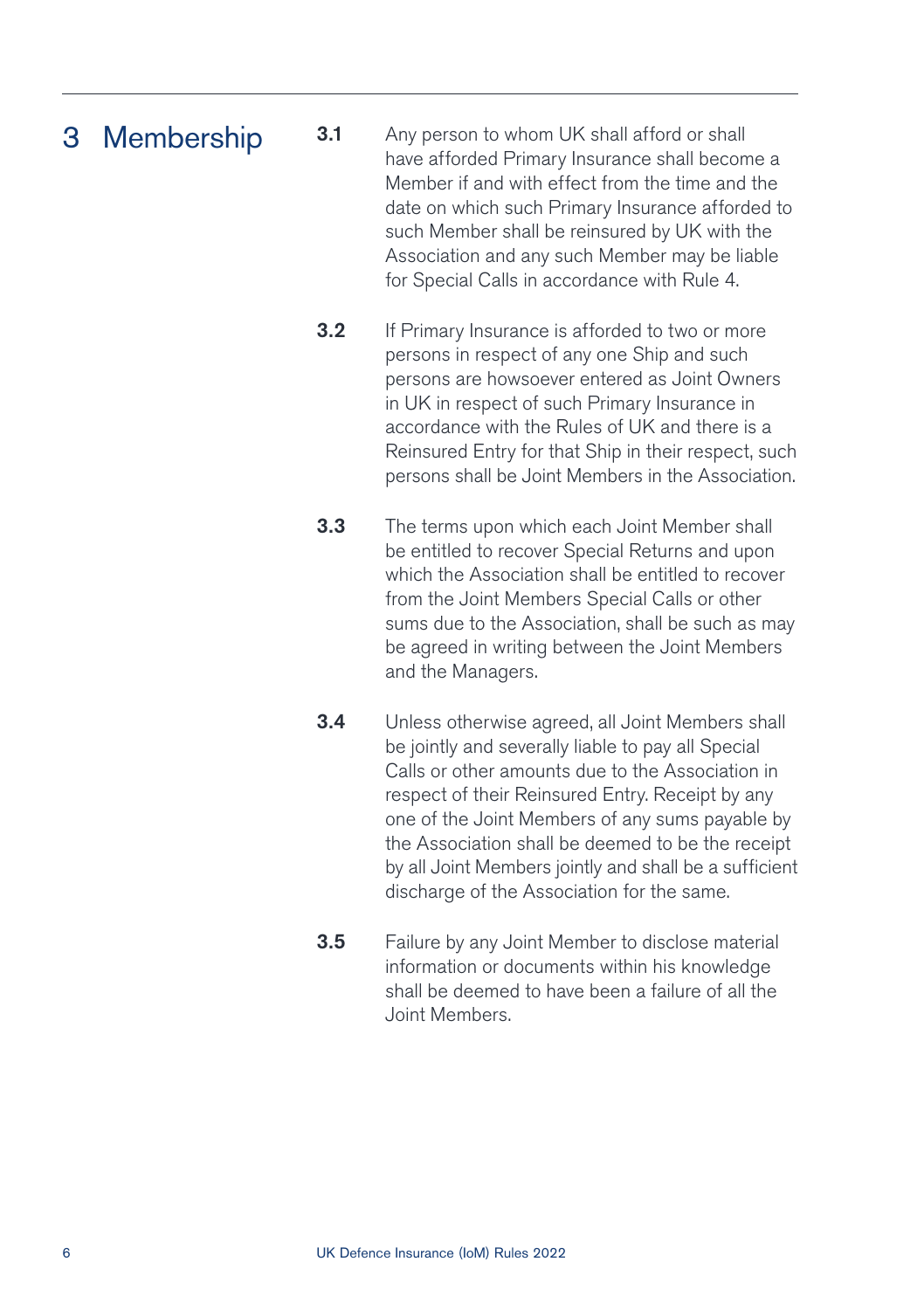### **Membership**

**3.6** Unless the Managers have otherwise agreed in writing, the contents of any communication from or on behalf of the Association to any Joint Member shall be deemed to be within the knowledge of all the Joint Members, and any communication from any Joint Member to the Association or the Managers or agents shall be deemed to have been made with the full approval and authority of all the Joint Members.

4.1 The Directors may in their discretion establish and maintain a fund (hereinafter called "the Contingency Fund") to meet in part or in whole the estimated total outstanding liabilities, contingent, future and anticipated liabilities of the Association, whether the said liabilities had arisen or might arise in respect of the current Policy Year or in respect of any other Policy Year. 4 Contingency Fund and Special Calls

- **4.2** The funds required to establish and maintain the Contingency Fund shall be levied by a Special Call in the following manner:
	- 4.2.1 the Directors shall determine the total amount required to be raised by each such Special Call;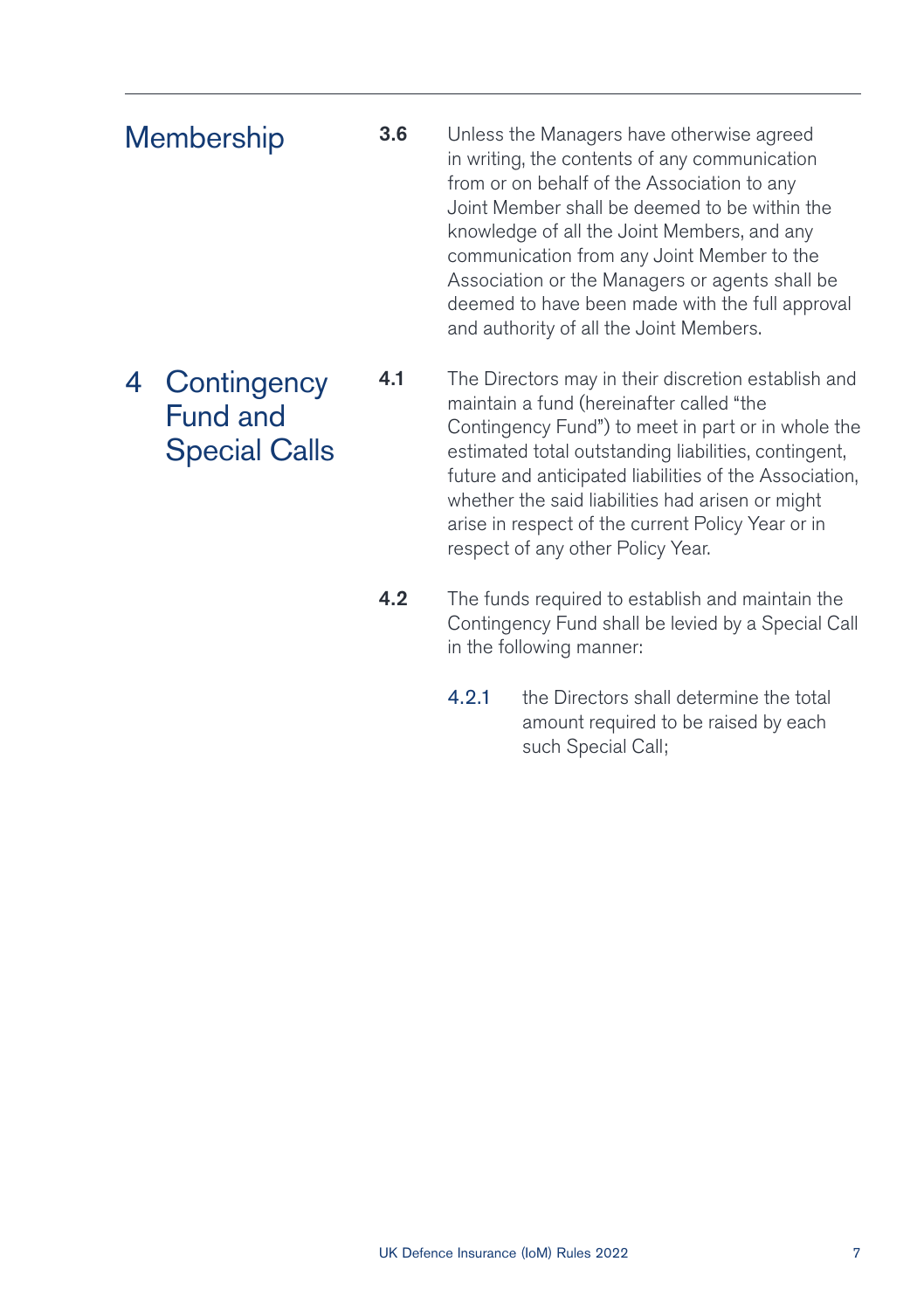### **Contingency** Fund and Special Calls

4.2.2 each Member who has a Reinsured Entry at any time in the Policy Year during which the Directors resolve to make a Special Call, and each Member (whether or not the Member has a Reinsured Entry in the Policy Year during which the Directors resolve to make a Special Call) who had a Reinsured Entry either in any of the four years preceding the Policy Year in which the Directors resolve to make a Special Call or in any Policy Year commencing on or after 20 February 1999 (whichever number of Policy Years shall be the smaller) shall pay in respect of any and each Special Call for each Reinsured Entry for each such Policy Year the amount calculated in accordance with Rule 4.2.3, notwithstanding that the Member may not have had a Reinsured Entry when any of the Association's outstanding liabilities, contingent, future and anticipated liabilities (in respect of which the Special Call was made) arose or may arise.

### PROVIDED that:-

 By reason of any agreement between the Member and the Managers which so provides, the Member shall only be liable to pay a Special Call in respect of such Reinsured Entry for any Policy Year in the course of which a Member ceases to be covered by virtue of Rule 7, or ceases to be covered in respect of any Ship entered by the Member or on his behalf by virtue of Rule 7, on a pro-rata basis, namely such proportion of the Special Call (as calculated in accordance with Rule 4.2.3) in respect of such Reinsured Entry for that Policy Year as part of the Policy Year during which there was a Reinsured Entry with the Association bears to the whole of such Policy Year;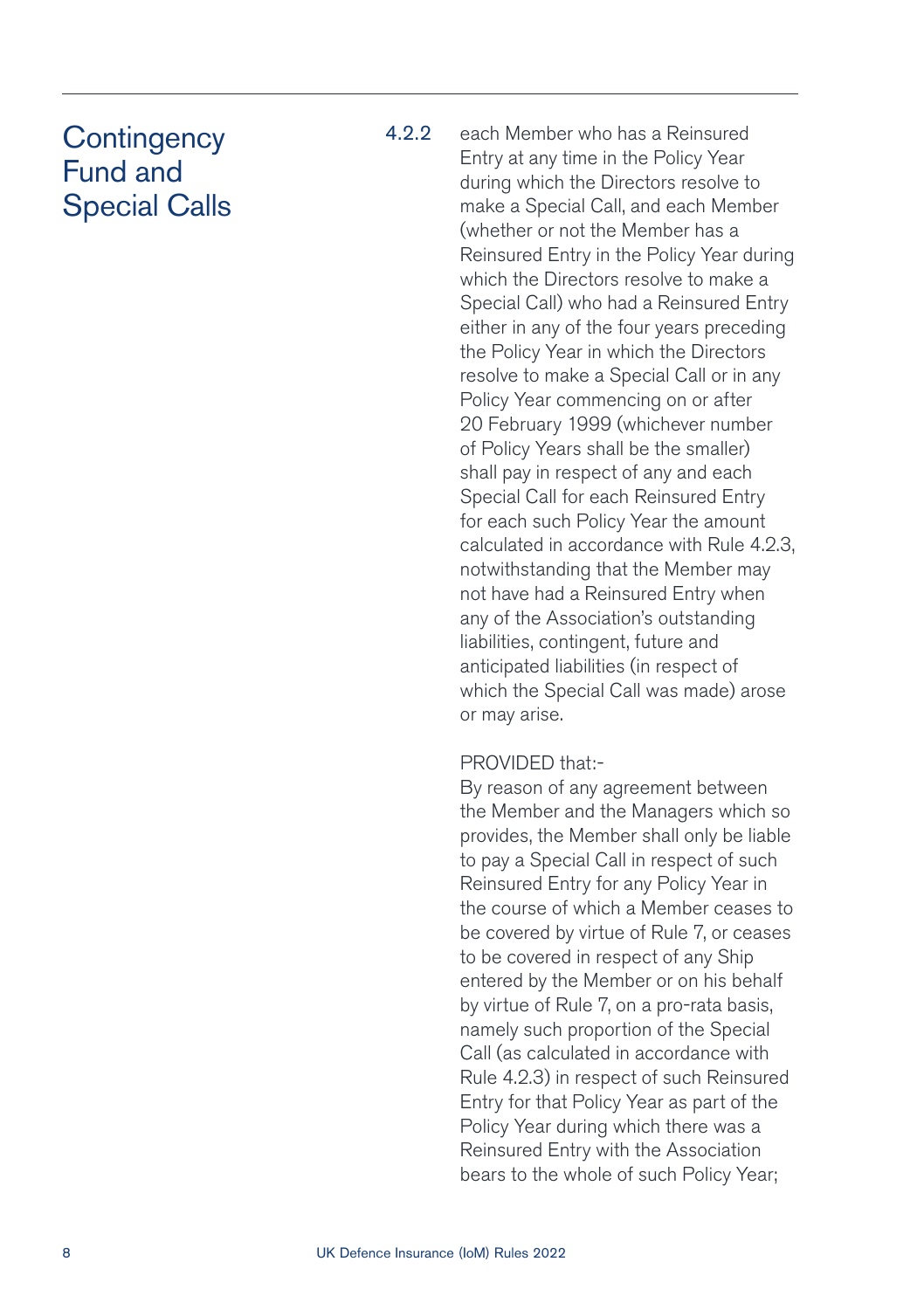### **Contingency** Fund and Special Calls

- 4.2.3 subject to the rating agreed for the Reinsured Entry in accordance with the Rules of UK, the amount payable by each Member for each Reinsured Entry for each year for each Special Call shall be the amount calculated by the Managers by dividing the total sum required for each Special Call (as determined by the Directors) by the sum of (a) the total number of Reinsured Entries in the Policy Year in which the Directors resolve to make such Special Call and (b) the total number of Reinsured Entries either in each of the four years preceding that Policy Year or in each of the Policy Years commencing on or after 20 February 1999 (whichever number of years shall be the smaller).
- 4.3 Any amount or amounts not paid by any Member by way of any Special Call may in the discretion of the Directors be recovered from the other Members rateably in proportion to the Special Call last due from them.

5 Special **Returns**  **5.1** In the event that there is, in the opinion of the Directors, a surplus of funds after the total outstanding liabilities, contingent, future and anticipated liabilities of the Association have been provided for, every Member may be entitled to have returned to him an amount equivalent to a proportion of the said surplus calculated pro rata to the Member's financial interest in the Association as the Directors shall from time to time determine.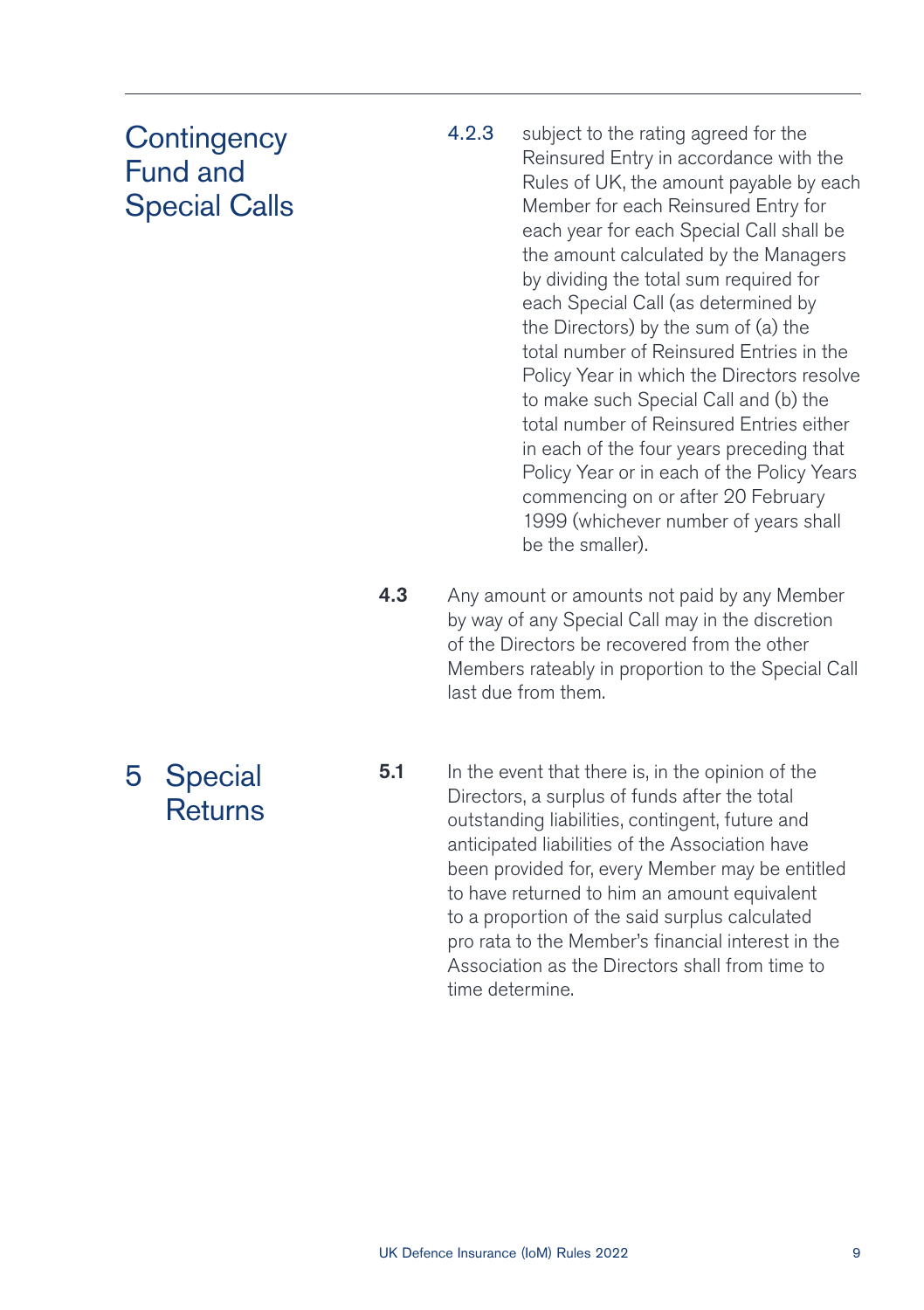- 6 Payment of Special Calls and Other Monies
- **6.1** Subject to Rule 4, each Special Call shall be payable in such instalments and on such dates as the Directors may specify.
- **6.2** As soon as is reasonably practicable after the amount of any Special Call shall have been fixed, the Managers shall notify each Member concerned:
	- 6.2.1 of any such amount as may be appropriate;
	- 6.2.2 of the date on which the Special Call concerned or any instalment is payable;
	- 6.2.3 of the amount payable by such Member in respect of each Reinsured Entry for such Member; and
	- 6.2.4 if such Special Call is payable by such Member in any currency other than pounds sterling, of such fact.
- **6.3** The Managers may require any Member to pay all or any part of any Special Call payable by him in such currency or currencies as the Managers may specify.
- **6.4** No claim of any kind whatsoever by a Member against the Association shall constitute any set-off against any Special Call or other sums of whatsoever nature due to the Association, nor shall any such claim entitle a Member to withhold or delay payment of all or any part of such Special Call or other sums.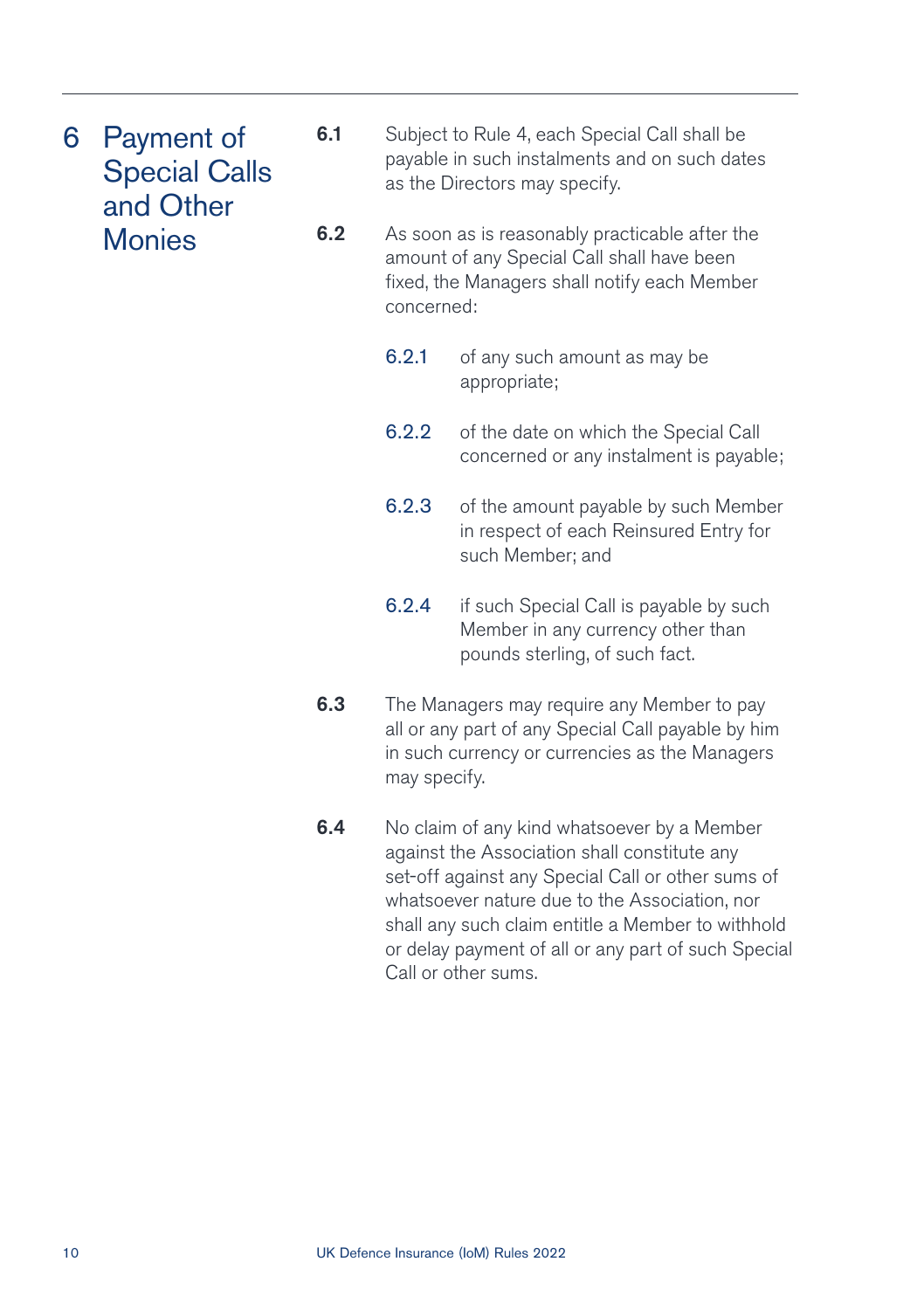## Payment of Special Calls and Other Monies

- **6.5** Without prejudice to the other rights and remedies of the Association under these Rules, if any Special Call or any instalment or part thereof or any other sum of whatsoever nature due, from any Member is not paid by that Member on or before the date specified for payment thereof, that Member shall pay interest on the amount not so paid from and including the date so specified down to the date of payment at such rate as the Directors may from time to time determine, but the Managers may waive payment of such interest in whole or in part.
- 7 Cesser of **Membership**
- 7.1 A Member shall cease to be a Member of the Association in accordance with the Articles and on the happening of any of the following events:
- 7.2 where the Member ceases to be a member of UK or ceases to be treated by UK as a member of UK except where such cesser of membership of UK occurs as a result of UK ceasing to exist as a corporate entity;
- **7.3** where the Member ceases to have any Reinsured Entries and has been released from liability for contribution to Special Calls in accordance with Rule 4;
- **7.4** if having failed to pay either in whole or in part when due and demanded by the Directors or the Managers on behalf of the Association any sum due from the Member to the Association, the Member is served with a notice by or on behalf of the Association requiring the Member to pay such sum on or before any date which may be specified in such notice and the Member fails to pay such sum in full on or before the date so specified.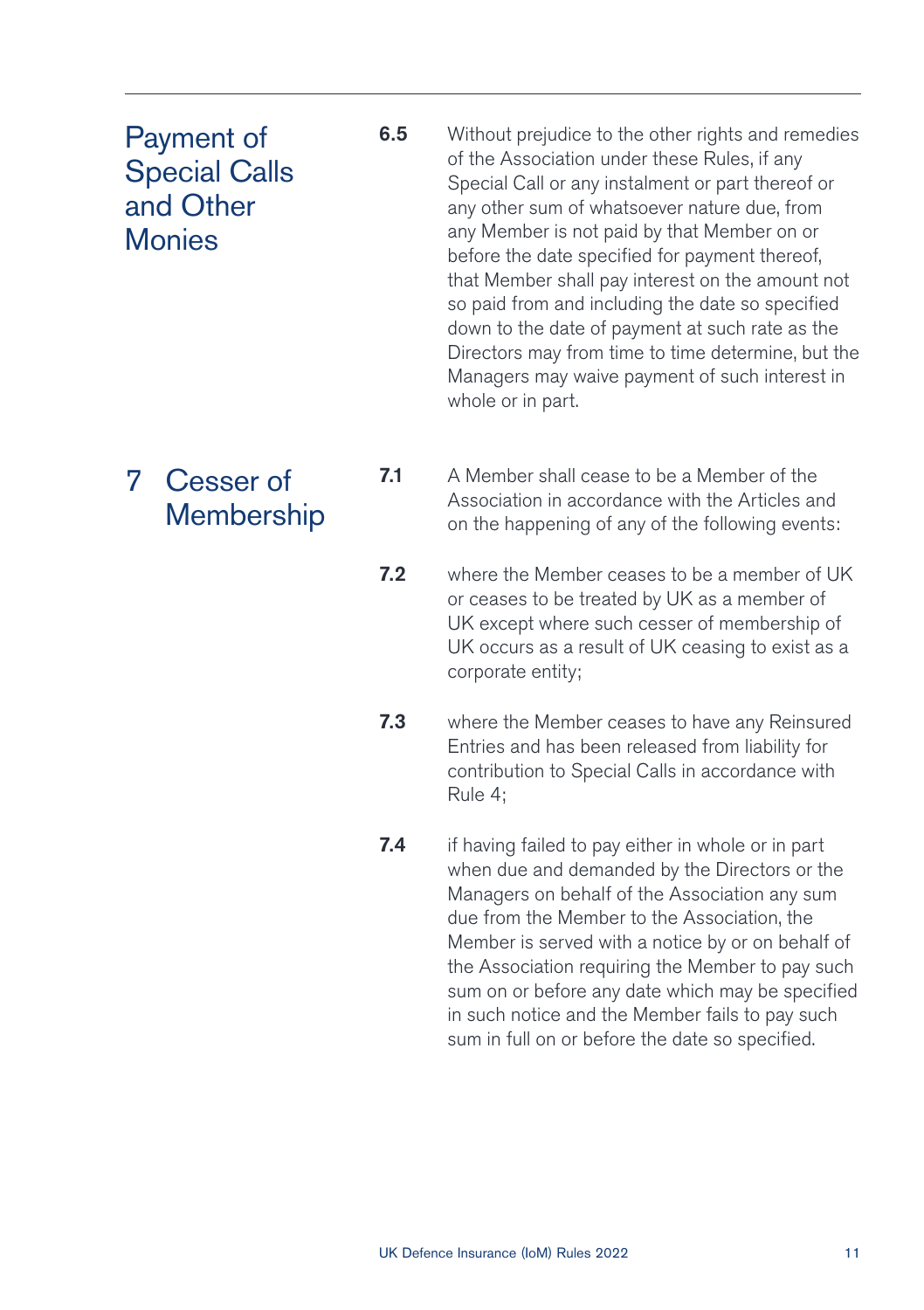#### 8.1 The Managers may in their discretion reinsure or retrocede on behalf of the Association the whole or any part of the risks of the Association with such reinsurers and on such terms as the Managers shall consider appropriate, subject always (notwithstanding any other provision in these Rules or in the Articles) to having first obtained such consents as may be necessary and in accordance with the terms of any reinsurance. 8 Reinsurance

### 9 Investment

9.1 The funds of the Association may (subject to the policy and general supervision of the Directors) be invested by the Managers by means of the purchase of such stocks, shares, bonds, debentures or other securities or the purchase of such currencies, commodities or other real or personal property, or by means of being deposited in such accounts on such terms and in such manner as the Managers may think fit. The funds of the Association may also be invested by such other method as the Directors may approve.

10 Set-off

10.1 For the purpose of determining whether any (and if so, what) sum is due under these Rules, no account shall be taken of any amount due or alleged to be due by the Association to the Member for any reason whatsoever, and no set-off of any kind (including any set-off which might otherwise have arisen by reason of the bankruptcy or winding up of the Member) shall be allowed against such sum (whether or not any set-off against any Special Call or other monies payable to the Association has been allowed at any time in the past) except to the extent (if any) to which any sum determined by the Directors or by the Managers as due, may (in the Directors' or the Managers' discretion) in itself have already allowed for a set-off or credit in favour of the Member.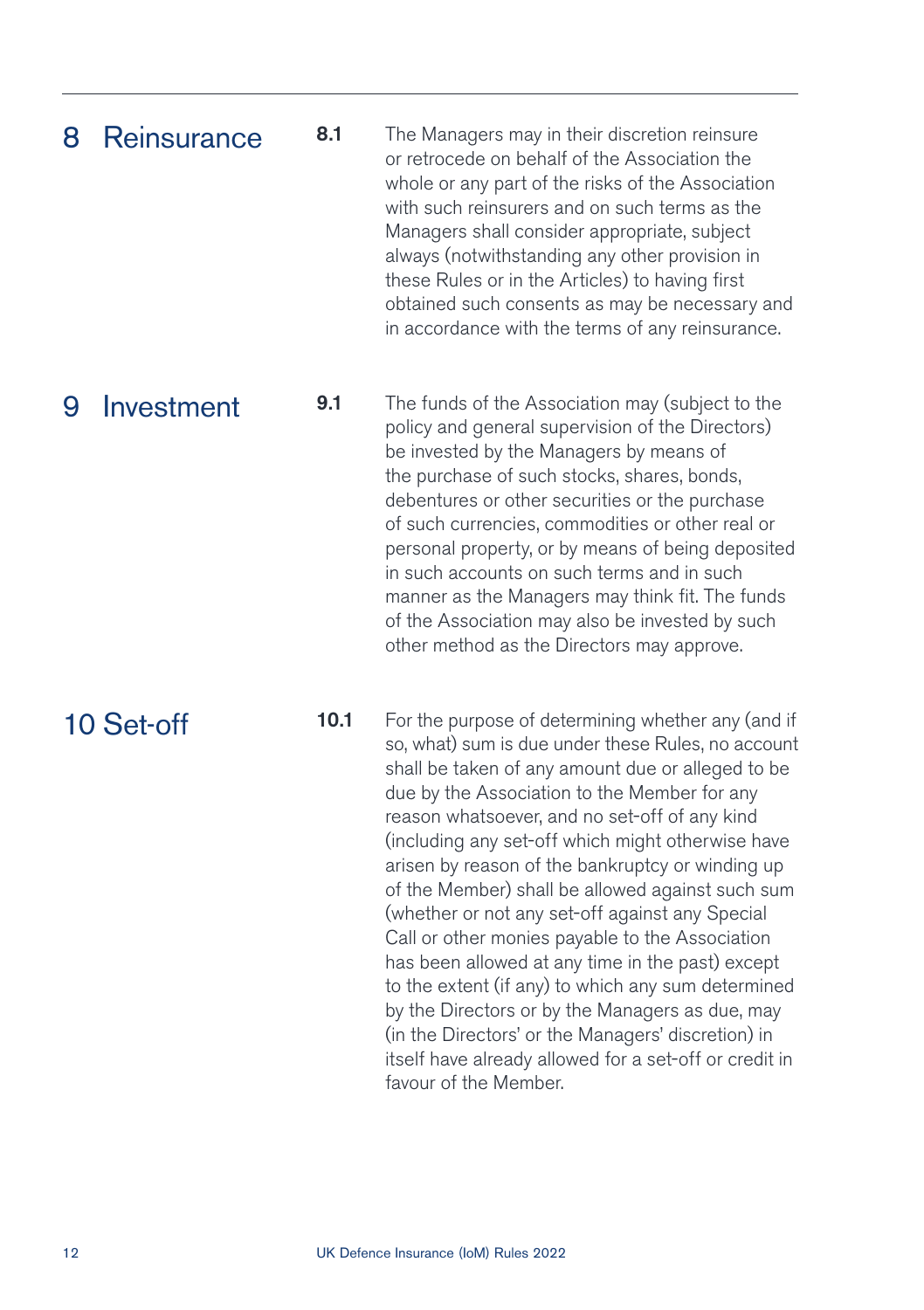### 11 Forbearance

11.1 No act, omission, course of dealing, forbearance, delay or indulgence by the Association in enforcing any of these Rules or any of the terms or conditions of its contracts with Members nor any granting of time by the Association shall prejudice or affect the rights and remedies of the Association under these Rules or under such contracts, and no such matter shall be treated as any evidence of waiver of the Association's rights thereunder, nor shall any waiver of a breach of these Rules or contracts by a Member operate as a waiver of any subsequent breach thereof. The Association shall at all times be entitled to insist on the strict application of these Rules and on the strict enforcement of its contracts with Members.

12 Assignment

12.1 No right or benefit given by the Association and interest arising under these Rules may be assigned without the written consent of the Managers, who shall have the right in their discretion to give or refuse such consent without stating any reason or to give such consent upon any such terms or conditions as they may think fit. Any purported assignment made without such consent shall, unless the Managers in their discretion otherwise determine, be void and of no effect.

12.2 Whether or not the Managers shall expressly so stipulate as a condition for giving their consent to any assignment, the Association shall be entitled before making any payment to an assignee to deduct or retain such amount as the Managers may then estimate to be sufficient to discharge any liabilities or potential liabilities of the assignor to the Association, whether existing at the time of the assignment or having accrued or being likely to accrue thereafter.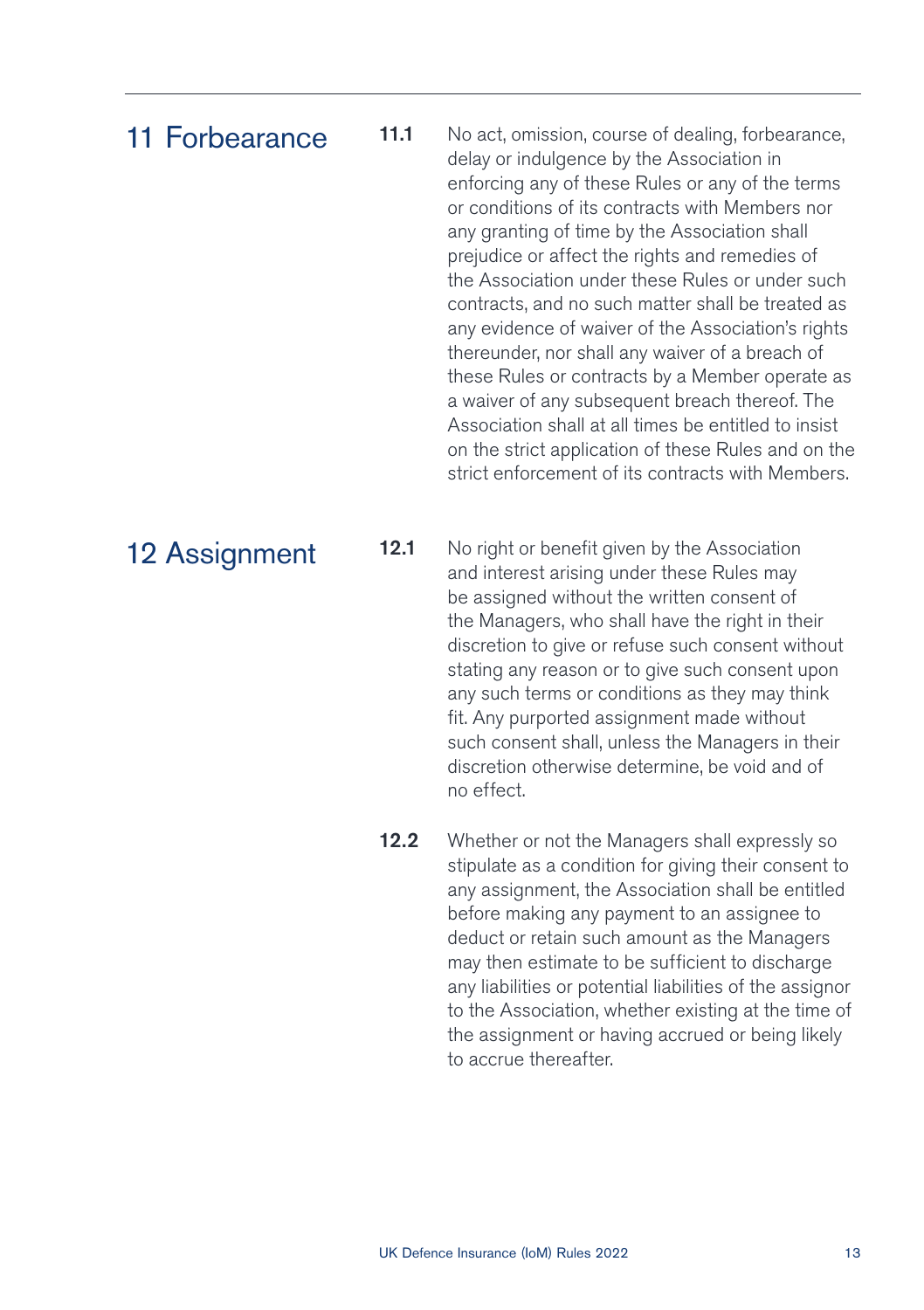| <b>13 Delegation</b>              | 13.1 | Whenever any power, duty or discretion is<br>conferred or imposed upon the Managers by virtue<br>of these Rules, such power, duty or discretion may,<br>subject to any terms, conditions or restrictions<br>contained in these Rules, be exercised by any one<br>or more of the Managers or by any authorised<br>employee of the Managers.                                                                                                                                                                                                     |
|-----------------------------------|------|------------------------------------------------------------------------------------------------------------------------------------------------------------------------------------------------------------------------------------------------------------------------------------------------------------------------------------------------------------------------------------------------------------------------------------------------------------------------------------------------------------------------------------------------|
|                                   | 13.2 | Whenever any power, duty or discretion is stated<br>in these Rules to be vested in the Directors such<br>power, duty or discretion shall be exercisable only<br>by the Directors unless the same shall have been<br>delegated to any committee of the Directors or to<br>the Managers in accordance with the provisions<br>as regards delegation contained in the Articles<br>or elsewhere in these Rules, in which event the<br>power, duty or discretion may be exercised by<br>any person to whom the same shall have been<br>so delegated. |
| <b>14 Expenses</b>                | 14.1 | The Association shall pay out of the funds towards<br>the expenses attendant on carrying into effect<br>the purposes and objects such amounts as the<br>Directors shall determine.                                                                                                                                                                                                                                                                                                                                                             |
| <b>15 Certificate</b><br>of Entry | 15.1 | A Member may request a certificate from the<br>Association stating the terms of his Membership of<br>the Association, such certificate to be in such terms<br>as the Directors may in their discretion from time<br>to time decide.                                                                                                                                                                                                                                                                                                            |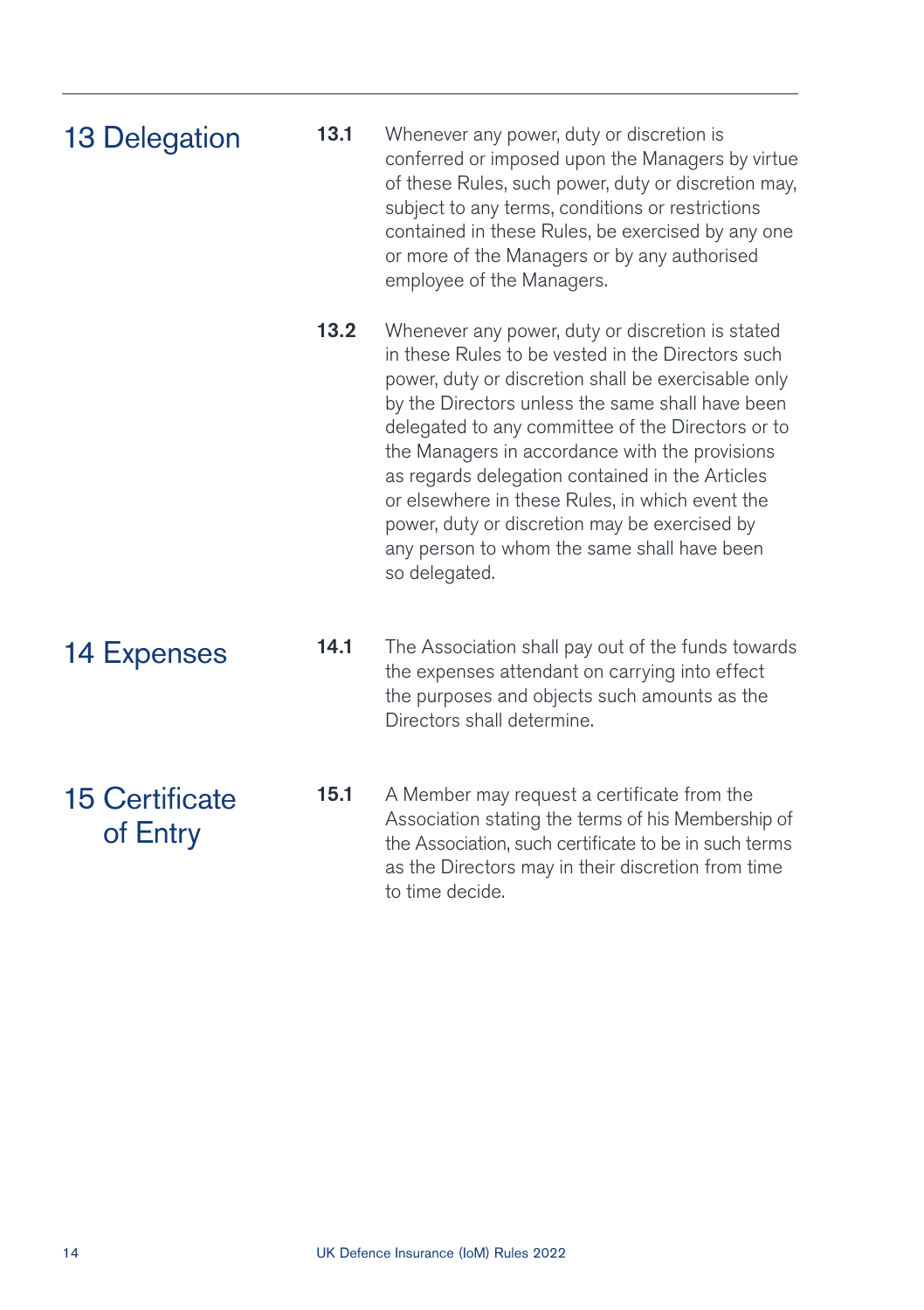16 Jurisdiction, **Choice** of Law, Disputes and **Differences** 

16.1 These Rules and any contract between the Association and a Member shall in all respects be governed by and construed in accordance with the laws of the Isle of Man.

16.2 If any difference or dispute shall arise between a Member (which expression in this Rule shall include former Member) and the Association out of or in connection with these Rules or any contract between them or as to the rights or obligations of the Association or the Member thereunder or in connection therewith, such difference or dispute shall in the first instance be referred to and adjudicated upon by the Directors. At any adjudication, the Directors shall be the sole arbiters of relevant issues of fact, inferences of fact, in respect of any matters forming part of the reference. Such reference and adjudication shall be by written submissions only.

#### PROVIDED ALWAYS that:-

 Where the Directors have previously considered the facts or matters giving rise to such difference or dispute, whether in the exercise of a discretion conferred on them under any other provision of these Rules, or otherwise, reference to the Directors for the purposes of adjudication in accordance with this Rule 16.2 may be waived at the election of the Directors and the Member concerned shall be entitled to refer the difference or dispute to arbitration in accordance with the provisions of Rule 16.3.

**16.3** If the Member concerned in such difference or dispute does not accept the decision of the Directors, it shall be referred to the arbitration in London of two arbitrators (one to be appointed by the Association and the other by such Member) and an umpire to be appointed by the arbitrators, and the submission to arbitration and all the proceedings therein shall be subject to the provisions of the Arbitration Act 1976, and any statutory modification or re-enactment thereof.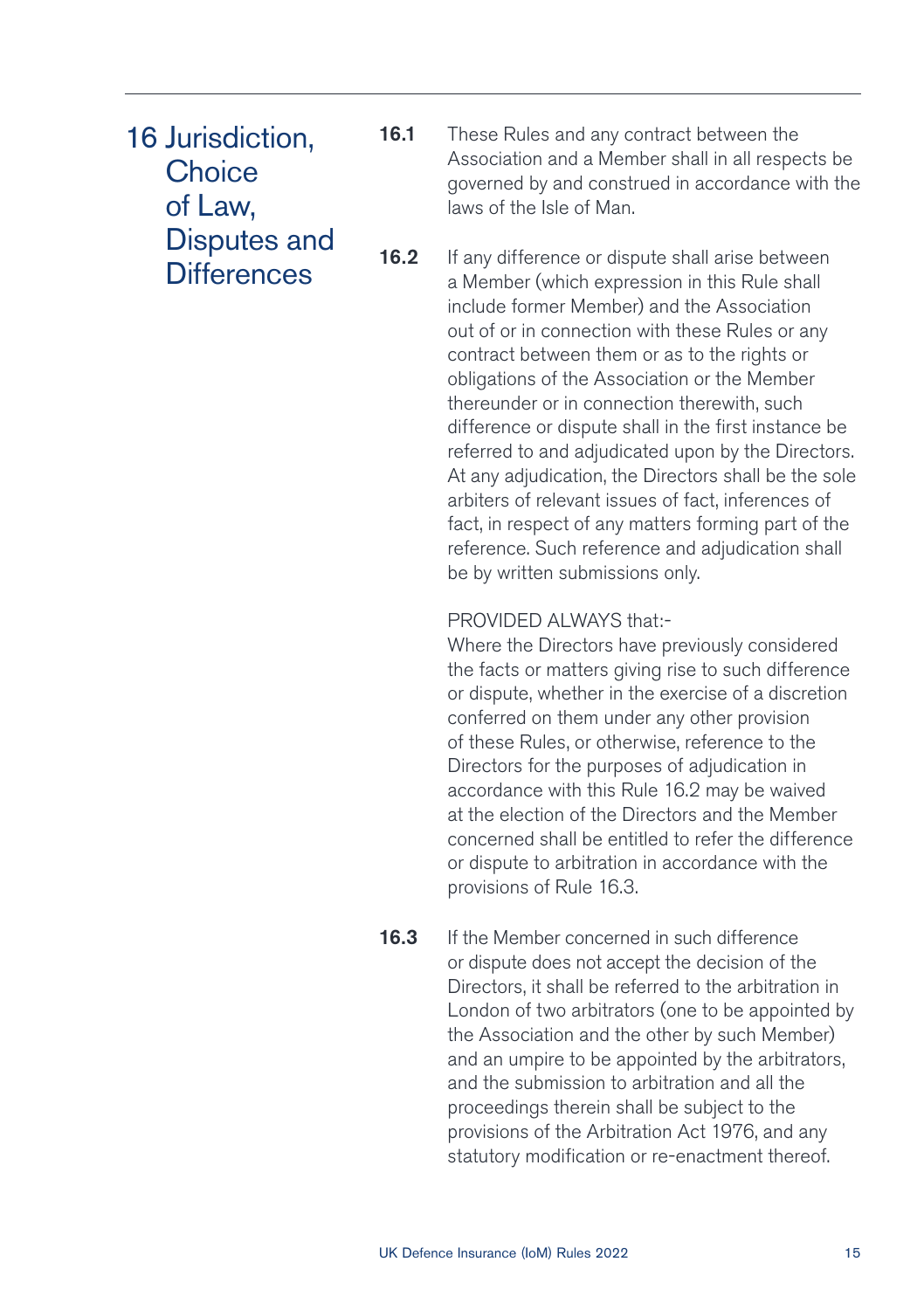### Jurisdiction, Choice of Law, Disputes and **Differences**

- 16.4 Any arbitrator or umpire appointed hereunder shall be a commercial man or a Queen's Counsel practising primarily in the Commercial Court and in either case shall be conversant with the business of shipping and mutual insurance (P&I and Defence) associations.
- 16.5 No Member shall be entitled to maintain any action, suit or other legal proceeding against the Association upon any such difference or dispute:
	- 16.5.1 unless and until the same has been referred to the Directors for adjudication under Rule 16.2 and the Directors shall have given their decision thereon or the reference to such adjudication shall have been waived in accordance with the proviso to Rule 16.2, and
	- 16.5.2 if such decision is not accepted by such Member or if the reference to such adjudication shall have been waived. unless and until such difference or dispute shall have been referred to arbitration as provided in Rule 16.3 and the Award in such reference shall have been published, and
	- 16.5.3 then only for such sum (if any) as the Award may direct to be paid by the Association, and
	- 16.5.4 the sole obligation of the Association to such Member under these Rules and any contract between them or otherwise howsoever in respect of such dispute or difference shall be to pay such sum as may be directed by such an Award.